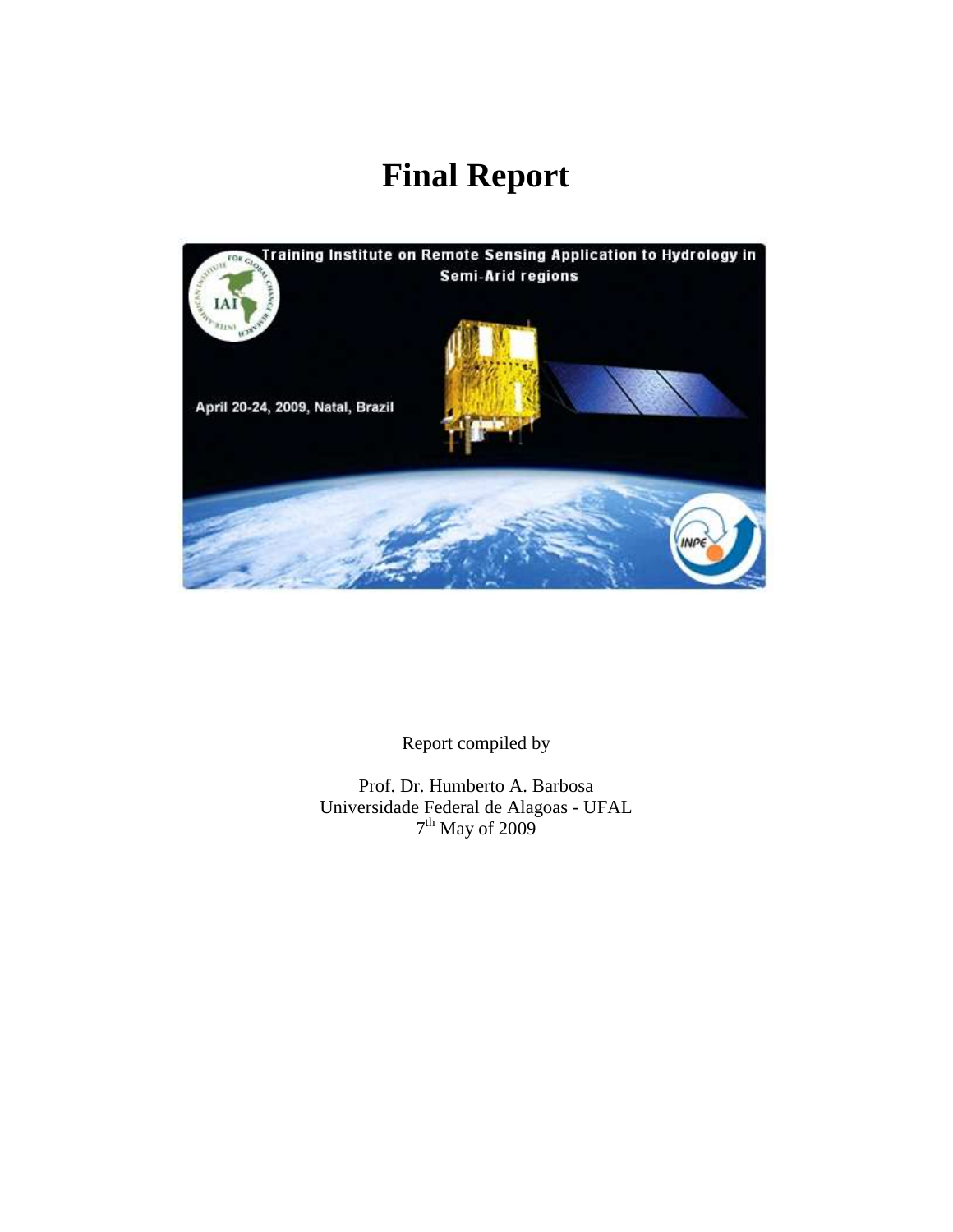# **Table of Content**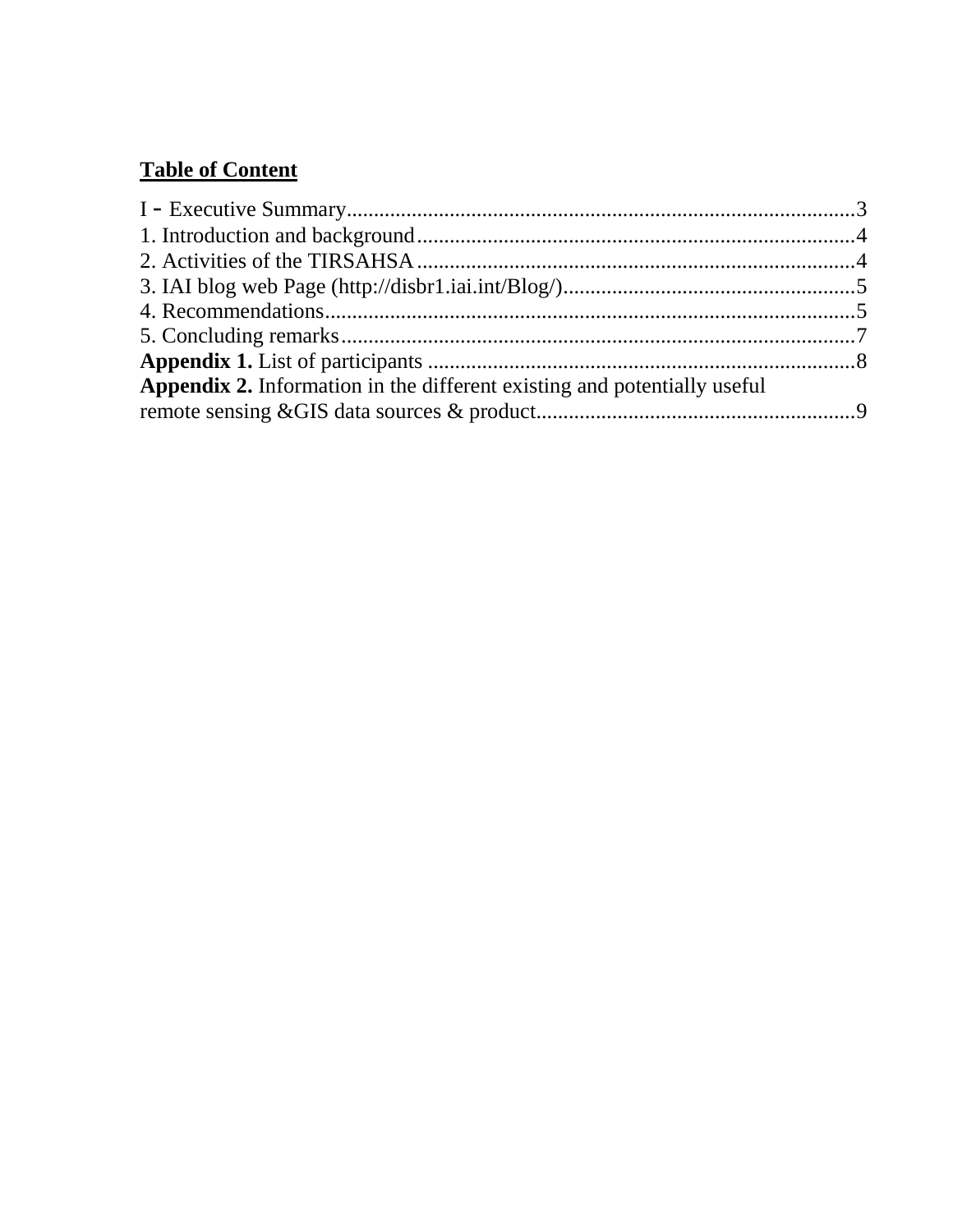# **I - Executive Summary**

This document presents the report of the Training Institute on Remote Sensing Application to Hydrology in Semi-Arid regions (**TIRSAHSA**) and includes the views and inputs made by the participants held at the meeting, April 20-24, 2009.



Souvenir photo of all participants of the TIRSAHSA together with the speakers and the host in front of the INPE-NATAL building.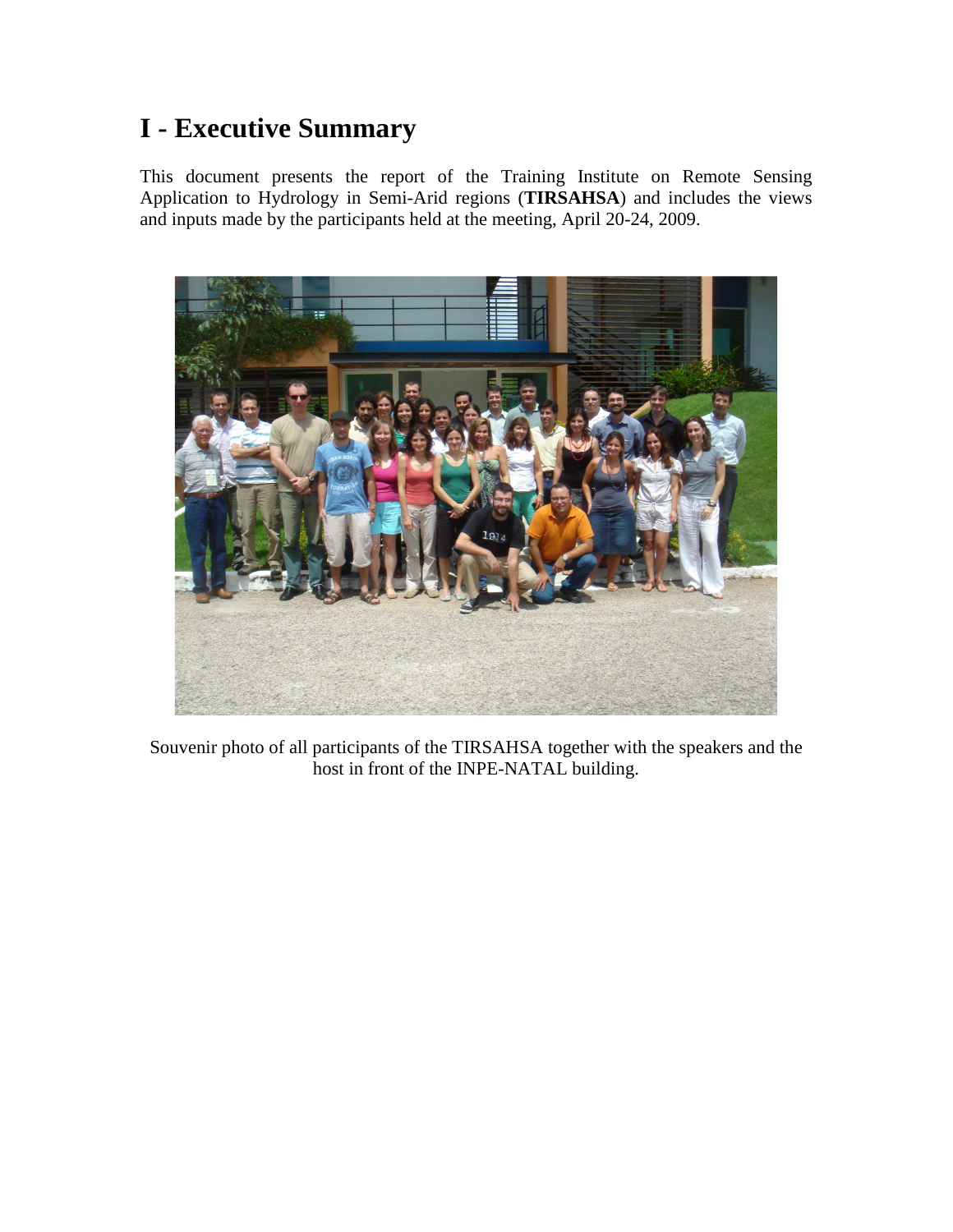#### **1 – Introduction and Background**

The Training Institute on Remote Sensing Application to Hydrology in Semi-Arid regions (**TIRSAHSA**) was held in Natal, Brazil, that convened a panel of experts to consider the issues that confronted semi-arid lands. The meeting was organized by the Inter-American Institute (IAI) for Global Change Research, carried out in cooperation with Brazil's National Institute for Spatial Research (INPE), Federal University of Rio Grande do Norte (UFRN) and the Brazilian Agriculture Research Institute (EMBRAPA). The participants have different expertise in private sector, hydrology, social sciences, meteorology, agriculture and so forth. They were interested in employing these multidisciplinary approaches to learn, contribute, compare and collaborate. As a result, they made statements about needs for the future in terms of describing their own research interests and what they felt was needed. They also stressed the importance of supplying data exchange as many participants have had difficulty obtaining satellite records for integrating with ground observations. In this context, it was recommended that IAI should continue to support the development of programmes for the training and regional strategy workshops on applications of satellite remote sensing for further development of activities in close cooperation with the South American semi-arid institutions.

# **2 – Activities of the TIRSAHSA**

#### **Day 1: 20 April 2009**

On the first day of the meeting, the session was opened by briefing with the INPE and IAI Team leader at the INPE-Natal building. They welcomed the participants and set the scene for the infrastructure-related presentations for enhanced applications of satellite remote sensing in the Brazilian semi-arid region. Short discussions during the presentations addressed, amongst others, the following issues: 1) general characteristics of caatinga vegetation; 2) hydrology resources in Rio Grande do Norte's semi-arid; 3) land use systems in semi-arid Northeastern Brazil; 4) applications of satellite remote sensing to semi-arid ecosystems; 5) remote sensing potential in identifying and monitoring desertification in the semiarid region of Brazil; 6) assessing temporal changes in superficial and groundwater storage through remote sensing; and 7) update methodology of classification in Northeastern semi-arid caatinga for the management and combat desertification.

#### **Day 2: 21 April 200**

The second day was dedicated to the infrastructure-related practical training. The participants were trained in using Shuttle Radar Topographic Mapping mission (SRTM) data and satellite remote sensing applications to map the Seridó Potiguar. An opening software was employed. It reviewed its advantages and disadvantages. It also reviewed several existing satellite data base that were highly successful for mapping the Brazilian semi-arid region.

#### **Day 3: 22 April 2009**

The third day was dedicated to the infrastructure-related participant presentations. The presentations consisted of distinguished applications bringing their high levels of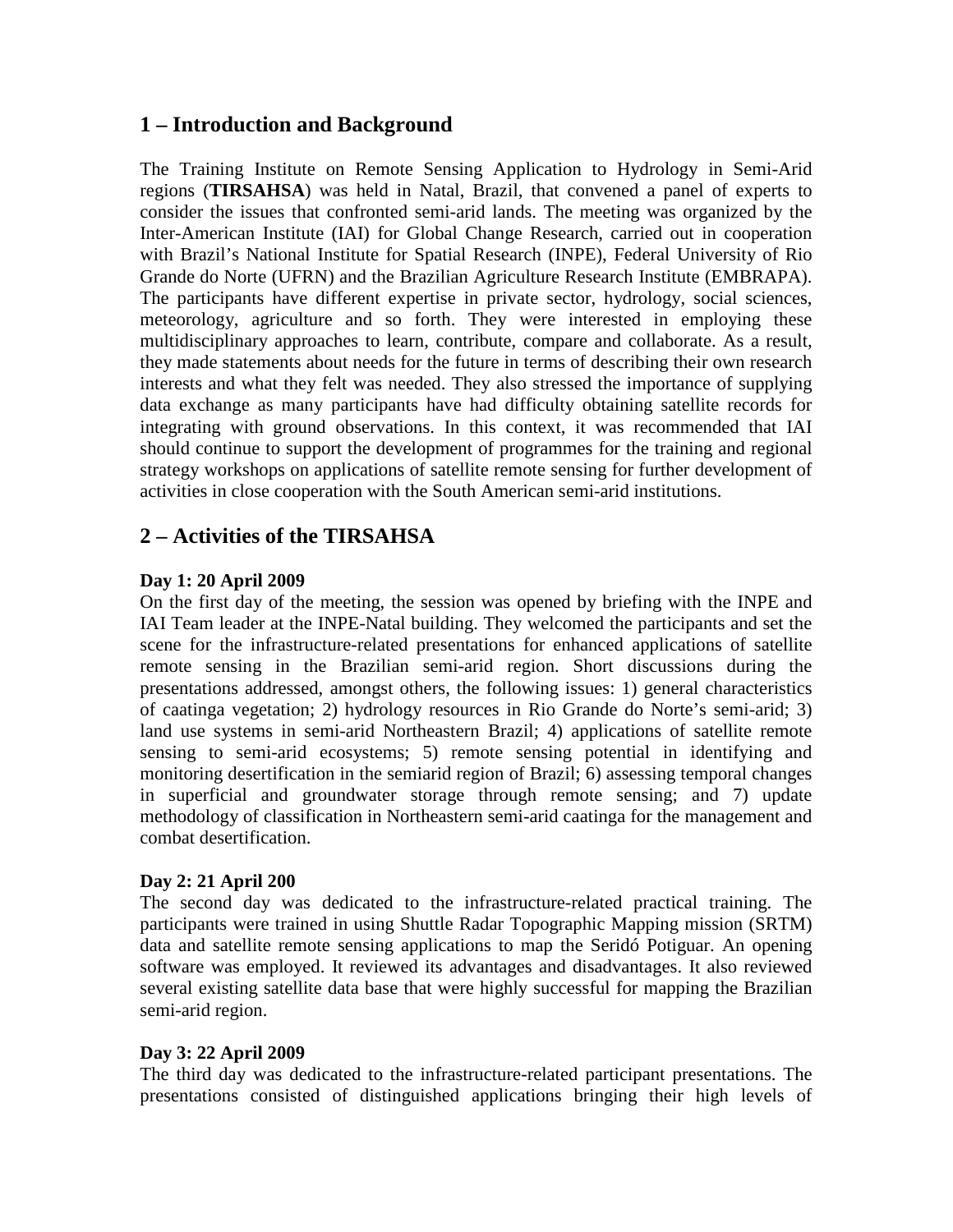expertise to the challenging requirements for the development and implementation of satellite remote sensing applications to hydrology in semi-arid regions, assuring therefore a constructive and comprehensive outcome from the meeting.

#### **Day 4: 23 April 2009**

The fourth day was dedicated to the infrastructure-related expert presentations. Short discussions during the presentations addressed, amongst others, the following issues: 1) early warning systems for drought and desertification; and 2) using MODIS vegetation indices for operational drought monitoring and soil moisture.

#### **Day 5: 24 April 2009**

Recommendations were made by the participants, which consisted of gather opinions, criticism and suggestions on the workshop conducted. After productive discussions and contributions, several participants together with the IAI Team concluded that the proposed project concept document is very important and every effort should be pursued to ensure its full completion and implementation. Based on the outcomes of that meeting, Professor Dr. Humberto Alves Barbosa will continue to work closely with the IAI Team Leader will to finalise the project document. Collect information on the call for proposal (CFP) of potential interest to the participants for next month (s).

# **3 – IAI blog web page (http://disbr1.iai.int/Blog/)**

This blog was created to establish a fine bridge between all participants and speakers, act as an effective information portal.

### **4 – Recommendations**

The following summing up is a brief account of the feedback given by all participants during the TIRSAHSA. In addition to the focus on the scientific content of the workshop, the feedback also included comments on practical issues concerning the organization and planning of the course, and on the way the course was carried out.

With regard to the preparations to the course, it was commented that the preliminary program should be available at the time of enrollment at least at a general level, to be able to select the right person to take the course. It would be an advantage to know on beforehand that individual presentations would be required. This argument was supported by several participants, suggesting the use of the form of petition/enrolment to inform the workshop-participants. On the other hand, this group found the course impeccable in terms of logistics, flexibility in the agenda, and willingness to change and improve.

The great variety of participants at the conference (private sector, hydrology, social sciences, meteorology, agriculture and so forth), was pointed out as an asset. However, it was also commented that the variety of participants imply an integration of the appliance of remote-sensing systems, raising the question if there should be more focus on investigation. As mentioned, the participants had mainly focused on the actual content of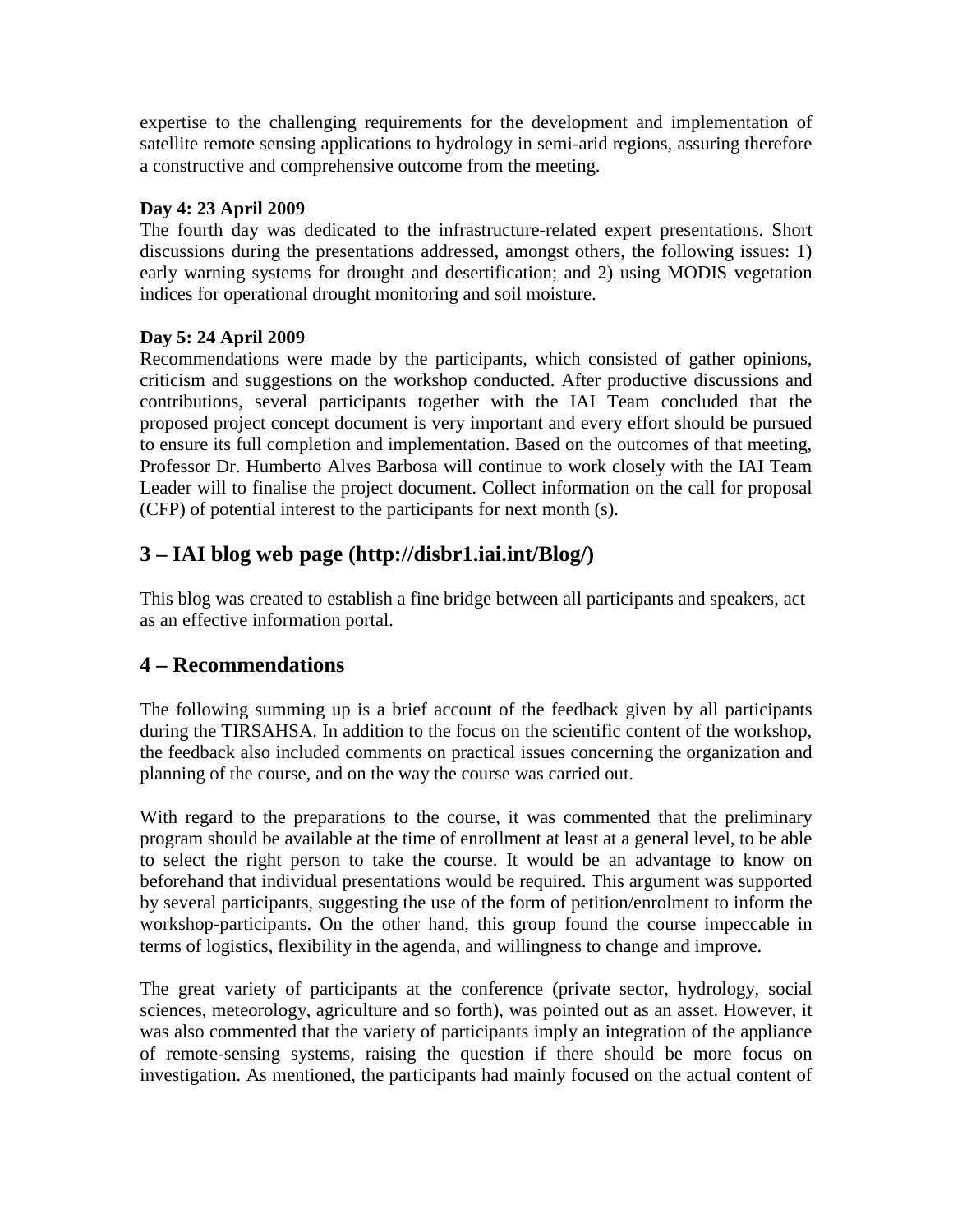the course, and on the particular issues addressed through the presentations and workshops.

Due to the short time available to carry out the workshop, it was suggested that the programs should be presented as lectures or talks, emphasizing their potential in relation to the objectives of the course in general, for instance theme on hydrology. It was pointed out that contextual presentations concerning the semi-arid were very well presented through the personal presentations.

Several participants chose to focus on a summing up of the current status within the field.

#### 1**) Existing knowledge and expertise:**

- a) Database of soil attributes under different land use and –management in the semiarid Pampa;
- b) Monitoring of soil moisture in long-term experiments under different crop sequences and management;
- c) Modeling of soil-crop systems, evaluation of sustainability of land use systems;
- d) Recently starting: monitoring of water table dynamics in plains for development of a hydrological model (small scale).

When it came to actual research-topics, several participants defined the following challenges:

#### **2) Land cover and land-use (LCLU) change:**

- a. Conversion of natural savanna to agriculture, grazing effects on savanna vegetation and soil quality;
- b. Effect of forestation with exotic species (Pine, Eucalypt) on soil morphological, chemical, physico-chemical and physical properties in Haplustolls;
- c. Production systems changes in the semiarid central Pampa: impacts of cash crop systems versus mixed crop-livestock systems on resource quality and socio-economic conditions.

With regard to the practical training during the workshop, focused on the carrying out of the "SPRING" software in their feedback on the content of the workshop:

- The great software potential, focused on regional problems. Free software;
- Inadequate methodology when it came to the presentation of the software, suggesting to show the potential and use, and then afterwards carry out the specific training on the program:
- Massive extension and previous use, to then afterwards have feedback and correction;
- Perfection of the core of the software resolve downfalls in the processing, etc;
- Highly necessary pre-processing at project-level;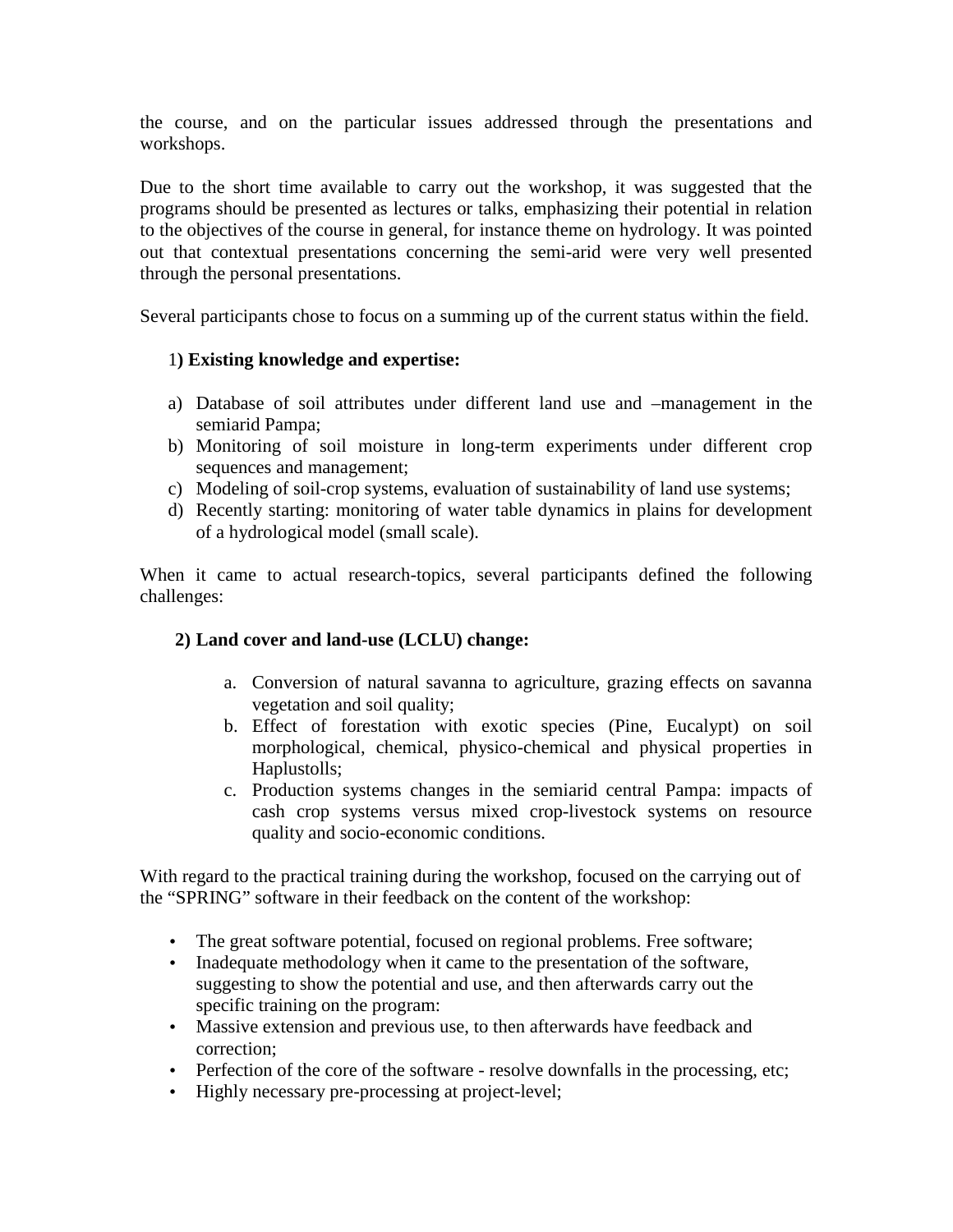- The impossibility to re-define the area of the study on the other hand, this avoids an excess of information processed;
- Good support/help-systems and the existence of video-tutoring;
- The necessity to modify two key-points;
- Interface:
- Facility of exportation at project-level.

Concerning the question about future possible events, the need for feedback in time was pointed out. The difficulties in getting connected quickly lead to a motion towards an available platform after the course to keep in touch (blog-page, Web, forum, etc) (both suggestions, group. Pointing towards future events, the feedback also focused on knowledge gaps and lacking expertise.

- **1. Hydrological models for semi-arid regions and for plains with no defined watersheds;**
- **2. Estimation of crop evapotranspiration by satellite remote sensing (small scales < 500m);**
- **3. Application of satellite remote sensing tools to detect site quality (potential primary productivity, water availability, soil profile depth) in semi-arid regions.**

# **5 – Concluding remarks**

In summary, this workshop was a productive one. It provided a framework that brought together experts from private sector, hydrology, social sciences, meteorology, and agriculture in the satellite remotely sensed applications in semi-arid lands. The workshop was very well attended (see the list of participants and speakers attached) and opened opportunities for collaboration with the South American host institutions within the satellite applications. From the feedback given by all participants, it appeared that common challenges are: inadequate access for data and information management and exchange; scarce observations and inadequate resources for complementing satellite observations with ground-based observations to produce sophisticated information products for users. The participants expressed a high appreciation the good results of this workshop in an environment with excellent working logistics provided by the IAI. There is the need to implement of South American strategy to enhance the use of satellite remotely sensed data for the purpose of sustainable management of natural resources including water, ecosystems and biodiversity. It is expected that the future workshop and trainings will ensure leadership of satellite remotely sensed applications in South American semi-arid lands.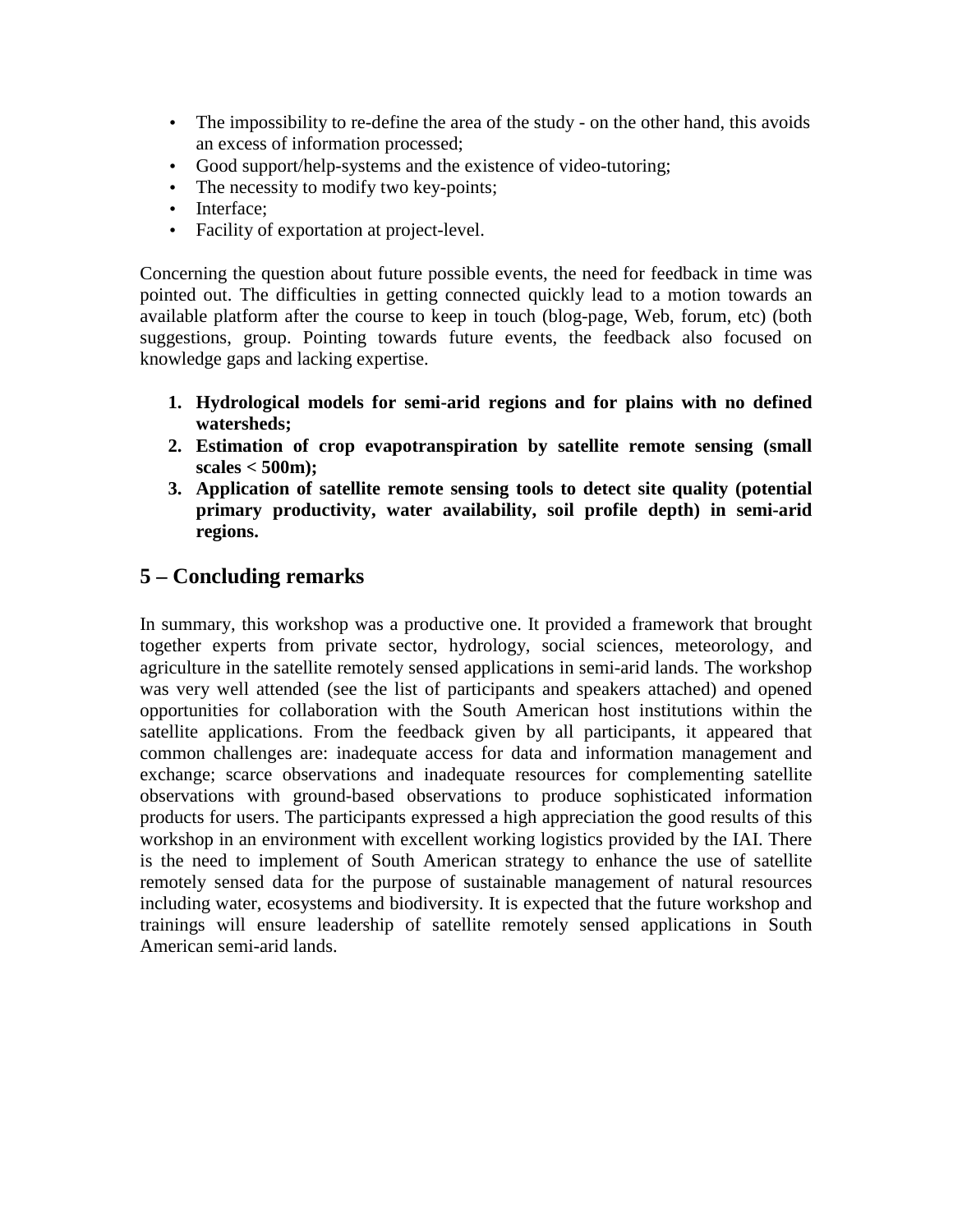#### **Appendix 1. List of the participants and the speakers**

**Speakers** 

**Arthur Mattos** - Universidade Federal do Rio Grande do Norte (UFRN) **André Lima** - Instituto Nacional de Pesquisas Espaciais (INPE) **Camilo Rennó**- Instituto Nacional de Pesquisas Espaciais (INPE) **Claudia Linhares**- Instituto Nacional de Pesquisas Espaciais (INPE) **Edison Crepani** - Instituto Nacional de Pesquisas Espaciais (INPE) **José Santino** - Fundação de Amparo à Pesquisa de Alagoas (FAPEAL) **Luciano Accioly** - Empresa Brasileira de Pesquisa Agropecuária (EMBRAPA) **Regina Alvala** - Instituto Nacional de Pesquisas Espaciais (INPE) **Roxana Aragón** - Universidad de Buenos Aires (UBA) **Humberto Alves Barbosa** - Universidade Federal de Alagoas (UFAL) **Rômulo Menezes** - Universidade Federal de Pernambuco (UFPE) **Everardo Sampaio** - Universidade Federal de Pernambuco (UFPE) **Vinícius Queiroga Duarte** - Companhia Hidro Elétrica do São Francisco (CHESF) **Participants Carine Antunes Correia Marinho** - CHESF **Celina Santoni** - Universidad Nacional de San Luis/CONICET **Constanza Caride** - Universidad de Buenos Aires **Dolores Lettelier** - CONICET **Eduardo Bustos** - Pontificia Universidad Catolica de Chile **Elke Noellemeyer** - Universidad Nacional de La Pampa **Ethel Rubin de Celis** - Universidad Nac Agraria La Molina (UNALM) **Francisco Rafael Sousa Freitas** - Fundação Norte Riograndense de Pesquisa e Cultura (FUNPEC) **Gustavo Cruz Bello** - National Inst Forestry Agr Livestock R. **Iêdo Bezerra Sá** - EMBRAPA Semi-Árido **Javier Houspanossian** - GEA/CONICET **José Américo Bordini do Amaral** - EMBRAPA Agroindústria Trop **Juliano Schirmbeck** - SulSoft/UNICEN-IHLLA **Katia Arraes** - Instituto Nacional de Pesquisas Espaciais (INPE - Natal) **Lidia Ferri Hidalgo** - IANIGLA **Manuel Rodrigues de Freitas Filho** - FUNCEME / Univ.Est. Ceará **Maria Carolina da Motta Agra** - CHESF **Mariano Oyarzabal** - IFEVA **Mayra Milkovic** - IFEVA **Moira Doyle** - Universidad de Buenos Aires/CONICET **Patrick Debels** - Independent Environmental Consultant **Pierre Pitte** - IANIGLA / CONICET **Raniere Rodrigues Melo de Lima** - Federal University of State Rio Grande do Norte (UFRN) **Raúl Ramirez** - Universidad Simón Bolívar **Thaise Emmanuele Andrade de Sales** - Federal University of State Rio Grande do Norte (UFRN)